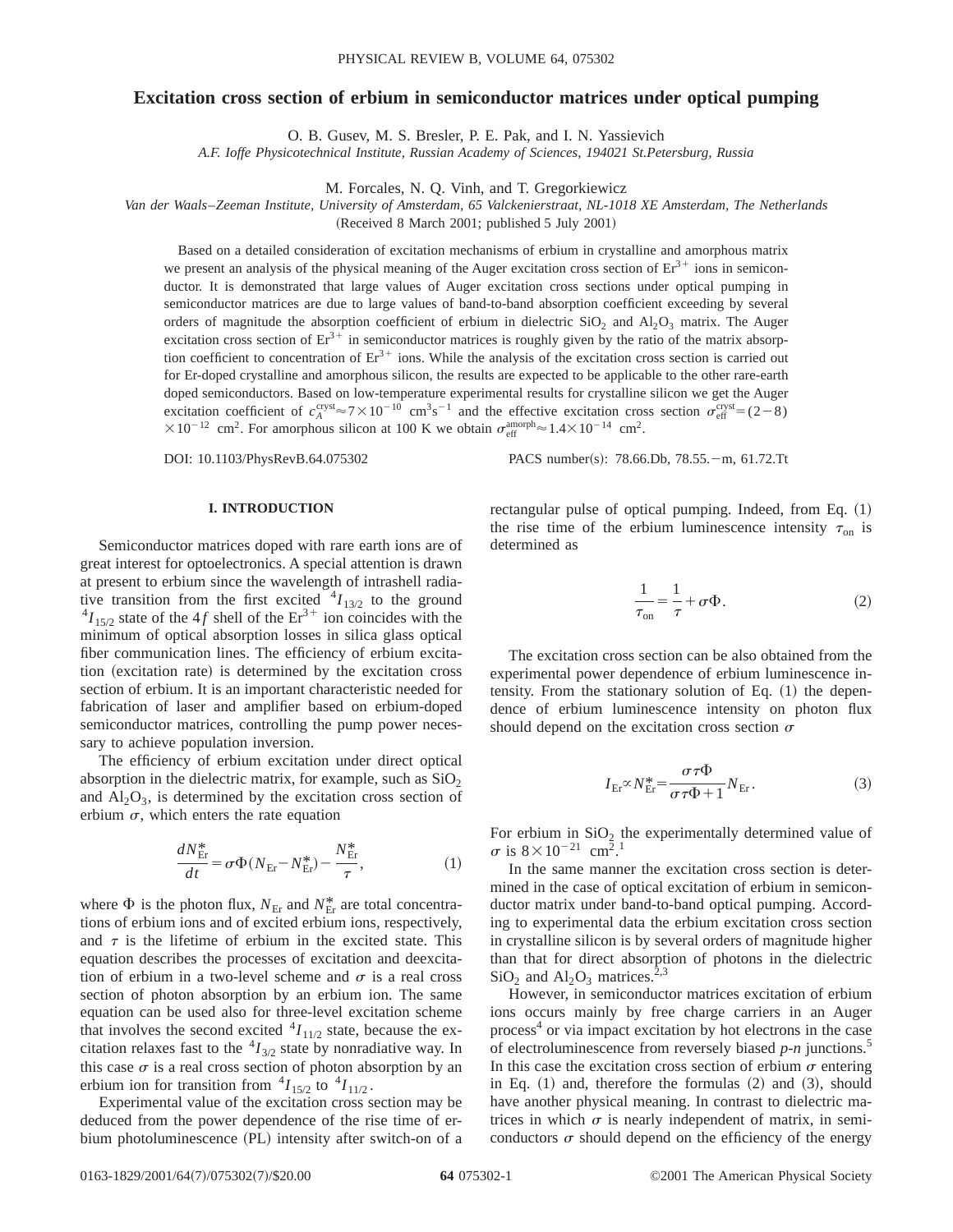

FIG. 1. Model of exciton mechanism of  $Er^{3+}$  excitation in crystalline Si.

transfer from photons to erbium ions via free carriers, i.e., should depend on characteristics of the semiconductor matrix doped with RE.

We present here an analysis of the physical meaning of the excitation cross section of erbium ions in semiconductor matrices, based on detailed consideration of excitation mechanisms under optical pumping in crystalline and amorphous silicon. We demonstrate that large values of excitation cross sections in crystalline *c*-Si and amorphous hydrogenated *a*-Si:H semiconductor matrices are due to a large bandto-band absorption coefficient exceeding by several orders of magnitude the absorption coefficient of erbium in the dielectric  $SiO<sub>2</sub>$  and  $Al<sub>2</sub>O<sub>3</sub>$  matrices. The excitation cross section in semiconductor matrices is determined by the ratio of the matrix absorption coefficient to concentration of optical active erbium, which should be multiplied by a factor that depends on the ratio of the intensity of the channel transferring absorbed energy to the erbium ions to that of all the loss channels. The experimental results on excitation cross section of  $Er<sup>3+</sup>$  ions in crystalline and amorphous silicon are presented and discussed.

#### **II. CRYSTALLINE SILICON**

### **A. Theoretical considerations**

At low temperatures, the most probable excitation mechanism of  $Er^{3+}$  ions in crystalline silicon under optical pumping is by exciton recombination. In the case of band-to-band absorption in the matrix free excitons are formed. Neutral (at low temperatures) donors introduced by erbium and/or erbium-oxygen complexes easily capture them. Excitation of an erbium ion occurs via an Auger recombination of excitons in which the recombination energy is transferred by Coulomb interaction to an electron of 4f shell of the erbium ion. Alternatively the Auger process could take place at collisions of free excitons with donors associated with erbium ions. The presence of a donor electron favors the energy conservation in the Auger process.<sup>6</sup> This excitation mechanism is schematically illustrated in Fig. 1.

In order to describe the excitation process, we consider first the rate equations governing concentrations of free electrons and holes. We note that at low temperatures nonradiative recombination via deep centers is suppressed, and the recombination via shallow donor and acceptor centers is negligible. Though the capture cross section of electrons and holes by shallow Coulomb centers is sufficiently large, the interimpurity recombination rate is low, and shallow centers are instantly filled by charge carriers blocking this recombination channel. For this reason binding of free carriers into free excitons dominates at low temperatures and at fairly high pumping levels. Under these conditions rate equations for electrons and holes will have the form

$$
\frac{dn}{dt} = \frac{dp}{dt} = \alpha \Phi - \gamma np,\tag{4}
$$

where  $\Phi$  is the flux of pumping photons, and  $\alpha$  is absorption coefficient of silicon, *n* and *p* are the concentrations of nonequilibrium electrons and holes, respectively, and  $\gamma$  is the coefficient of the exciton binding process. The rate equation for free excitons can be written as follows:

$$
\frac{dn_{\text{ex}}}{dt} = \gamma np - \frac{n_{\text{ex}}}{\tau_{\text{ex}}},\tag{5}
$$

where  $\tau_{\rm ex}$  is the exciton lifetime.

We assume that the exciton lifetime is controlled mainly by nonradiative Auger processes associated with neutral Errelated donors or other impurities,

$$
\frac{1}{\tau_{\text{ex}}} \approx c_{\text{im}} N_{\text{im}} + c_{\text{Er}} N_{\text{Er}} + c_A (N_{\text{Er}} - N_{\text{Er}}^*),\tag{6}
$$

where  $N_{\text{Er}}$  is a total concentration of optical active erbium,  $N_{\text{Er}}^{*}$  is the concentration of excited erbium,  $N_{\text{im}}$  is the concentration of other impurities,  $c_{\text{im}}$ ,  $c_{\text{Er}}$ , and  $c_A$  are the capture coefficients of free excitons by impurities (including also optically nonactive erbium), erbium-related donor centers without erbium excitation and with erbium excitation, respectively. In Eq.  $(6)$  we took into account possible saturation of excited erbium, which leads to blocking of Er excitation process.

The rate equation, which describes excitation of erbium ions, has the form

$$
\frac{dN_{\rm Er}^*}{dt} = c_A n_{\rm ex} (N_{\rm Er} - N_{\rm Er}^*) - \frac{N_{\rm Er}^*}{\tau},\tag{7}
$$

where  $\tau$  is the erbium lifetime in the excited state due to both radiative and nonradiative recombinations.

In order to analyze the rate equations  $(4)$ – $(7)$ , we shall separate our physical system into two subsystems. One of them (fast) has the relaxation times of all the processes involved not exceeding several microseconds: capture of free excitons by donors induced by erbium or some other impurities. The other one (slow) is characterized by a lifetime by two orders of magnitude larger: the lifetime of erbium ions in the excited state. Therefore we can regard the ''fast'' subsystem to be in a quasistationary state and get

$$
n_{\rm ex} = \alpha \Phi \tau_{\rm ex} \,. \tag{8}
$$

In this approximation, we can represent Eq.  $(7)$  as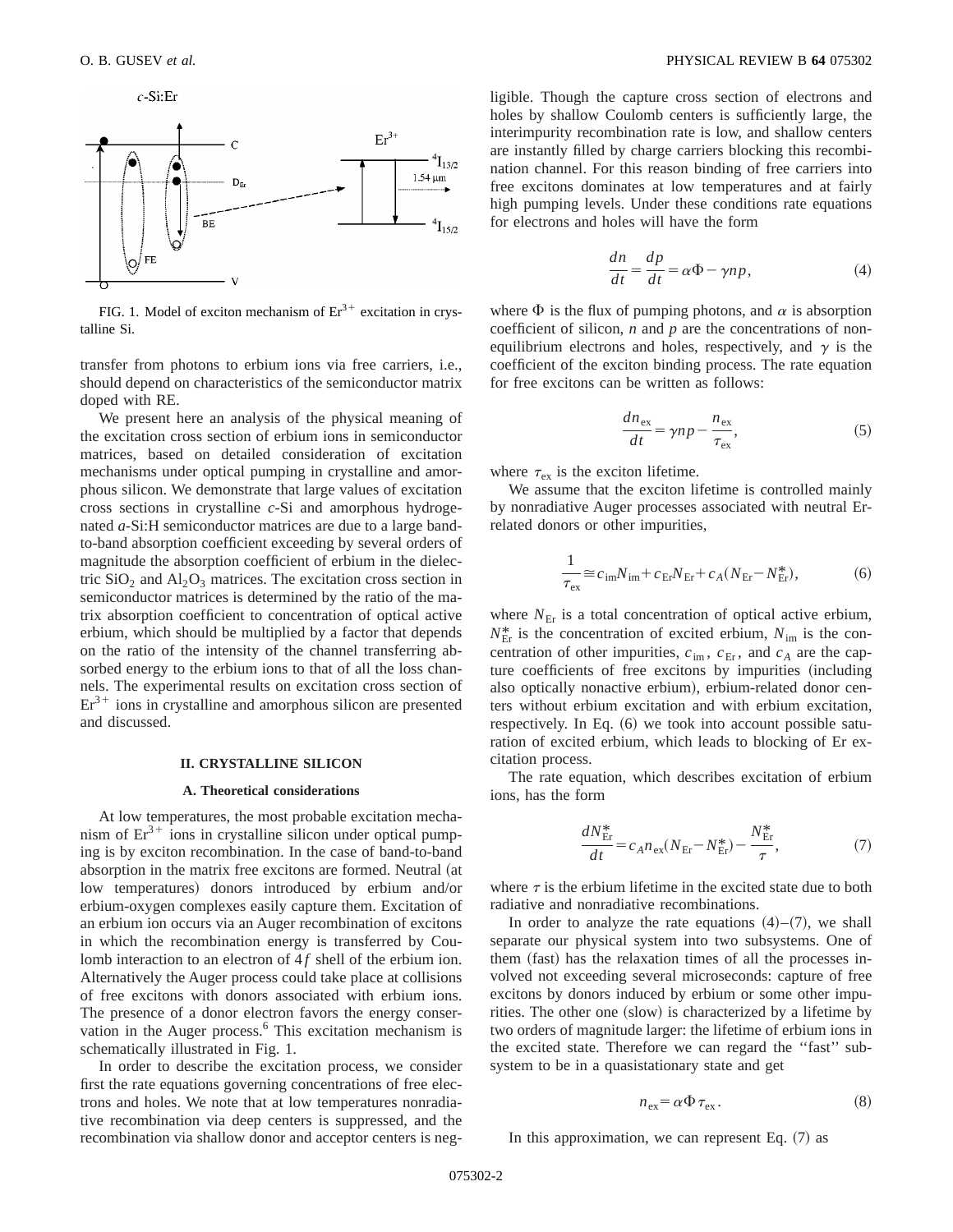

FIG. 2. Photoluminescence spectrum of Er-doped crystalline silicon under Ar laser excitation. Arrows indicate PL lines usually assigned to  $Er^{3+}$ -related optically active center of cubic symmetry.

$$
\frac{dN_{\rm Er}^*}{dt} = \sigma_{\rm eff} \Phi (N_{\rm Er} - N_{\rm Er}^*) - \frac{N_{\rm Er}^*}{\tau},\tag{9}
$$

where we have introduced the effective cross section of erbium excitation  $\sigma_{\text{eff}}$ :

$$
\sigma_{\rm eff} = \alpha c_A \tau_{\rm ex} \,. \tag{10}
$$

It is convenient for the analysis to present the effective cross section as a product of two factors:

$$
\sigma_{\text{eff}} = \frac{\alpha}{N_{\text{Er}}} \frac{c_A N_{\text{Er}}}{c_{\text{im}} N_{\text{im}} + c_{\text{Er}} N_{\text{Er}} + c_A (N_{\text{Er}} - N_{\text{Er}}^*)}.
$$
(11)

As can be seen from the formula  $(11)$ , the excitation cross section of erbium is roughly determined by the first term and is inversely proportional to the concentration of optically active erbium. The excitation cross section depends not only on the absolute value of the capture coefficient  $c_A$ , but on the ratio of capture probability of free excitons by erbium-



FIG. 3. Intensity of erbium and exciton photoluminescence as a function of pumping photon flux (Ar laser excitation). Dotted line is a fitting curve to Eq. (15) with  $\sigma_{\text{eff}}\tau$ = 5.4×10<sup>-15</sup> cm<sup>2</sup> s, solid line is a guide for eye.



FIG. 4. Intensity of erbium and exciton photoluminescence and exciton lifetime as a function of power of pulsed Nd:YAG laser.

related centers with excitation of erbium ion and total probability of all the capture processes, as given by the second term in Eq.  $(11)$ .

### **B. Experimental results**

We have measured the effective excitation cross section of erbium in the crystalline silicon. A single-crystal  $\langle 111 \rangle$ -oriented, *p*-type (B-doped) Czochralski-grown silicon wafer was implanted with Er ions at room temperature to a total dose of  $3 \times 10^{12}$  cm<sup>-2</sup> with an energy of 300 keV. Oxygen was coimplanted at 40 keV to a total dose of 3  $\times 10^{13}$  cm<sup>-2</sup>. The sample was annealed in *N*<sub>2</sub> for 30 min at 900 °C to recrystallize the implanted layer. The concentration of erbium in the implanted layer measured by SIMS method was  $5 \times 10^{17}$  cm<sup>-3</sup>. Photoluminescence measurements were performed using the 514.5 nm line of an Ar laser. The PL signal was passed through a Jobin-Yvon THR 1500 grating monochromator, and detected with liquid nitrogen cooled Ge detector using standard lock-in techniques. The sample was placed on a cold finger of a closed cycle helium cryostat. All measurements were done at 20 K. Figure 2 shows a PL spectrum of the *c*-Si:Er sample in the  $1-1.7 \mu m$ range. The luminescence peaks designated by arrows in the region of 1.54–1.6  $\mu$ m correspond to the radiative transitions from the first excited state  $^{4}I_{13/2}$  to the ground state  $^{4}I_{15/2}$  of Er<sup>3+</sup> ion. The observation of the several sharp lines is due to splitting of the  ${}^{4}I_{15/2}$  ground state. The depicted spectrum is typical for erbium implanted in silicon. Phononassisted free exciton PL is observed at 1.13  $\mu$ m. Figure 3 shows intensities of erbium (main peak at 1.54  $\mu$ m) and exciton PL as a function of the photon flux (quasistationary conditions). As can be seen, the intensity of the exciton PL is very weak until the intensity of the erbium PL saturates.

Decay time measurements of erbium and exciton PL were performed using the  $\lambda$ =532 nm second harmonic of a Nd:YAG laser of nanosecond pulse duration. In this case we used a digitizing oscilloscope in combination with an InP/ InGaAs nitrogen-cooled photomultiplier tube Hamamatsu R5509-72. The system response time was 0.1  $\mu$ s. All measurements were done at 20 K. Figure 4 demonstrates dependences of decay time of exciton and intensities of exciton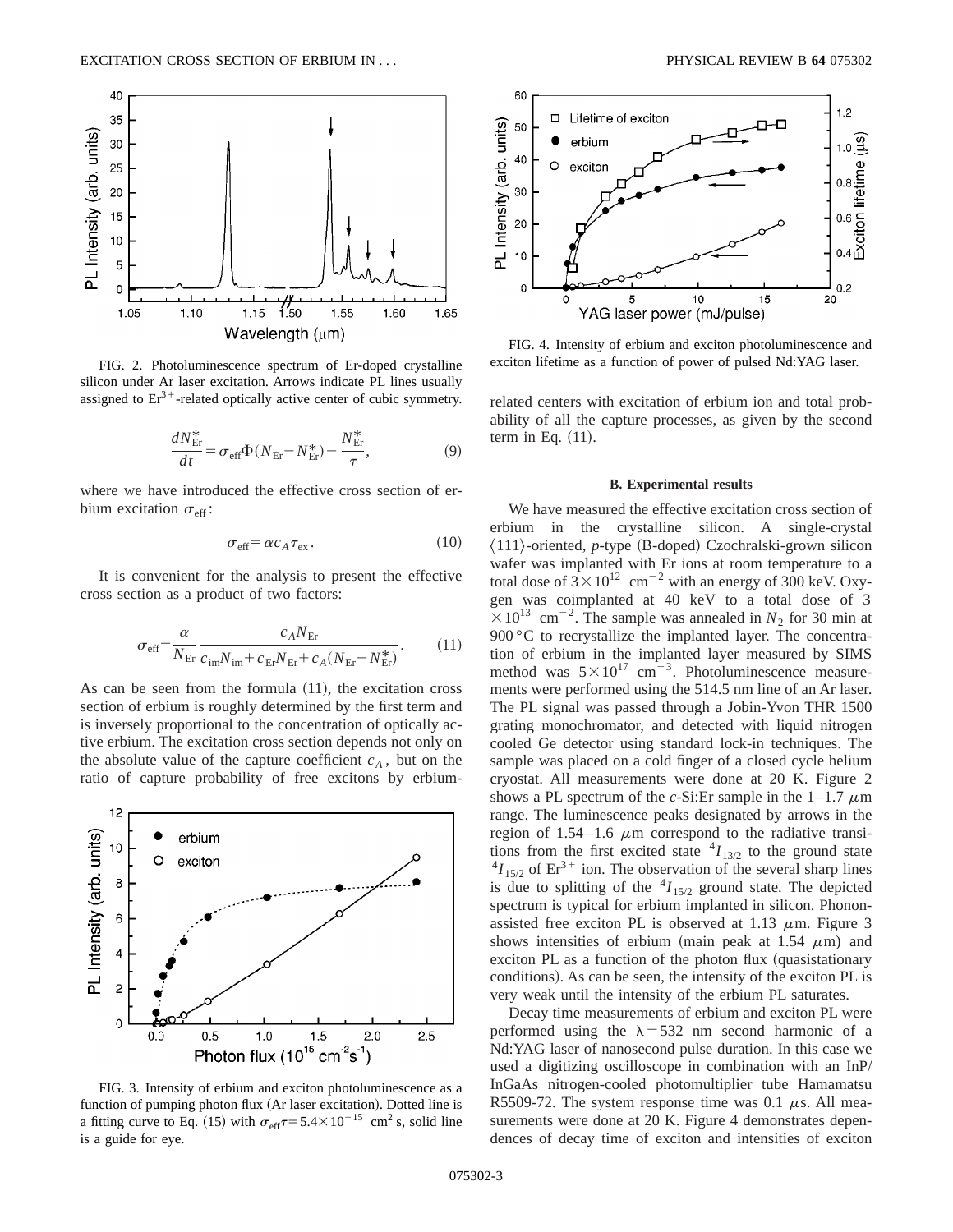and erbium luminescence on power of the Nd:YAG laser, under pulsed excitation conditions. As can be seen, the exciton lifetime is approximately  $0.3 \mu s$  at low pumping and saturates at a level close to 1.1  $\mu$ s for the high pumping regime, following saturation of Er PL intensity. From the same figure we note also that the intensity of the exciton PL increases faster with excitation power when the intensity of Er PL reaches saturation. We have found that the erbium lifetime of approximately 1.3 ms is practically independent of the pump power over the whole investigated range.

## **C. Discussion**

We have observed a strong correlation between exciton and erbium PL intensity as a function of laser power. This correlation has been observed both for continuous and pulsed excitation. As one can see from Figs. 3 and 4, the PL intensities of exciton are very weak before the PL intensity of erbium saturates. This fact indicates that the main recombination channel of free excitons is the capture by erbiumrelated centers, assisted by excitation of erbium. This conclusion is also supported by the dependence of exciton lifetime on laser power. The lifetime of exciton is shown to increase as saturation of erbium luminescence sets in. As the concentration of optically active Er ions is much less than total concentration of Er and other impurities,  $N_{\text{im}} \ge N_{\text{Er}}$ , we conclude that

$$
c_A \gg c_{\rm im}, c_{\rm Er}.\tag{12}
$$

The inequality  $(12)$  takes place in our opinion because the normal bound exciton Auger recombination involving loosely bound carriers is suppressed by the selection rules associated with the laws of conservation of the angular momentum and of the momentum in  $Si<sup>7</sup>$  It is natural to suggest that  $c_{Er} \approx c_{im}$ . In this case we can neglect the second term in the right side of Eq.  $(6)$  and similarly simplify Eq.  $(11)$ . From the experimental data as given in Fig. 4 we find the exciton lifetime in saturation regime  $(N_{\text{Er}} \approx N_{\text{Er}}^*) \tau_{\text{ex}}^{\text{sat}} \approx 1.1 \mu s$ , which leads to  $c_{\text{im}}N_{\text{im}} \approx 0.9 \times 10^6 \text{ s}^{-1}$ . For low excitation  $\tau_{\text{ex}}^{\text{low}}$  $\approx 0.3$   $\mu$ s resulting in  $c_{\text{im}}N_{\text{im}}+c_A N_{\text{Er}}=3.3\times10^6 \text{ s}^{-1}$ , which gives  $c_A N_{\text{Er}} \approx 2.4 \times 10^6 \text{ s}^{-1}$ .

By using Eq.  $(11)$ , we get for the effective cross section in the case of low excitation pumping ( $N_{\text{Er}}^* \ll N_{\text{Er}}$ ):

$$
\sigma_{\rm eff}^{\rm min} \approx 0.73 \frac{\alpha}{N_{\rm Er}},\tag{13}
$$

and for the maximum excitation cross section of erbium in the saturation range

$$
\sigma_{\rm eff}^{\rm max} \approx 2.67 \frac{\alpha}{N_{\rm Er}}.\tag{14}
$$

Thus the effective cross section should rise with the increase of the pumping intensity by a factor of approximately 4.

However, we shall consider the effective excitation cross section  $\sigma_{\text{eff}}$  as a constant and try to estimate its value from the intensity dependence of the erbium PL on photon flux. In quasistationary conditions this is given by

$$
I_{\rm Er} = \frac{\sigma_{\rm eff} \tau \Phi}{\sigma_{\rm eff} \tau \Phi + 1} \frac{N_{\rm Er}}{\tau_{\rm rad}},\tag{15}
$$

where  $\tau_{rad}$  is the radiative lifetime of erbium in the excited state. This relation can be obtained as a stationary solution for  $N_{\text{Er}}^{*}$  from Eq. (7). The fitting curve with  $\sigma_{\text{eff}}\tau \approx 5.4$  $\times 10^{-15}$  cm<sup>2</sup> s is presented in Fig. 3 (dotted line). Taking the lifetime of erbium 1.3 ms we have obtained  $\sigma_{\text{eff}} \approx 4$  $\times 10^{-12}$  cm<sup>2</sup>. This value should be considered as an average one. The real cross section should be in the range  $\sigma_{\text{eff}}$  $\approx$  (2-8) $\times$ 10<sup>-12</sup> cm<sup>2</sup>.

Now we can calculate the concentration of optically active erbium from Eq.  $(13)$  corresponding to the obtained value  $\sigma_{\text{eff}}$ . Taking the value of absorption coefficient equal to  $1 \times 10^4$  cm<sup>-1</sup> at 515 nm,<sup>8</sup> we find  $N_{\text{Er}} = (2-5)$  $\times 10^{15}$  cm<sup>-3</sup>. As expected, this value is lower than the concentration of implanted erbium  $5 \times 10^{17}$  cm<sup>-3</sup>. Thus only approximately 1% from total concentration of erbium is in the optically active state. This result coincides with the well known fact that concentration of optically active erbium in crystalline silicon doped by ion implantation does not exceed several percents.

In this section we have introduced the simplest model that includes only one type of optically active erbium center and a single excitation mechanism. However, it should be noted that total concentration of optically active erbium is determined by the preparation technology of the sample. Because of different configurations of the immediate  $Er<sup>3+</sup>$  ion environment, erbium may be in several different optically active states. In this case the fraction of the total concentration of optically active erbium ions, which is excitable, may depend on the excitation mechanism.

We conclude by the estimation of the value of the Auger excitation coefficient  $c_A = 7 \times 10^{-10}$  cm<sup>3</sup> s<sup>-1</sup> from Eq. (10). This excitation coefficient is the object for theoretical calculation.

### **III. AMORPHOUS SILICON**

Promising results were obtained in the case of optical excitation of erbium inserted into the matrix of amorphous hydrogenated silicon. Simple method of introduction of large concentration of erbium into amorphous matrix and the fact that the intensity of erbium emission at 1.54  $\mu$ m is nearly independent of temperature from liquid helium to room temperature attracted special attention of the researchers. There is evidence that the radiative lifetime of erbium ion in the excited state in this matrix is several times smaller than that in the crystalline silicon.<sup>9</sup>

Introduction of erbium into the matrix of amorphous hydrogenated silicon leads to generation of ruptured bonds (dangling bond defects) which can have one electron (defect in a neutral  $D^0$  state) or two electrons (negatively charged defect in a  $D^{-}$  state). These states induce defect levels approximately in the midgap of the matrix. They are separated by correlation energy of 0.1–0.2 eV. The energy position of the  $4f$  term of the erbium ion is situated by  $8-10$  eV below the edge of the matrix valence band, therefore excitation of the  $4f$  shell of the erbium ion can occur only via Coulomb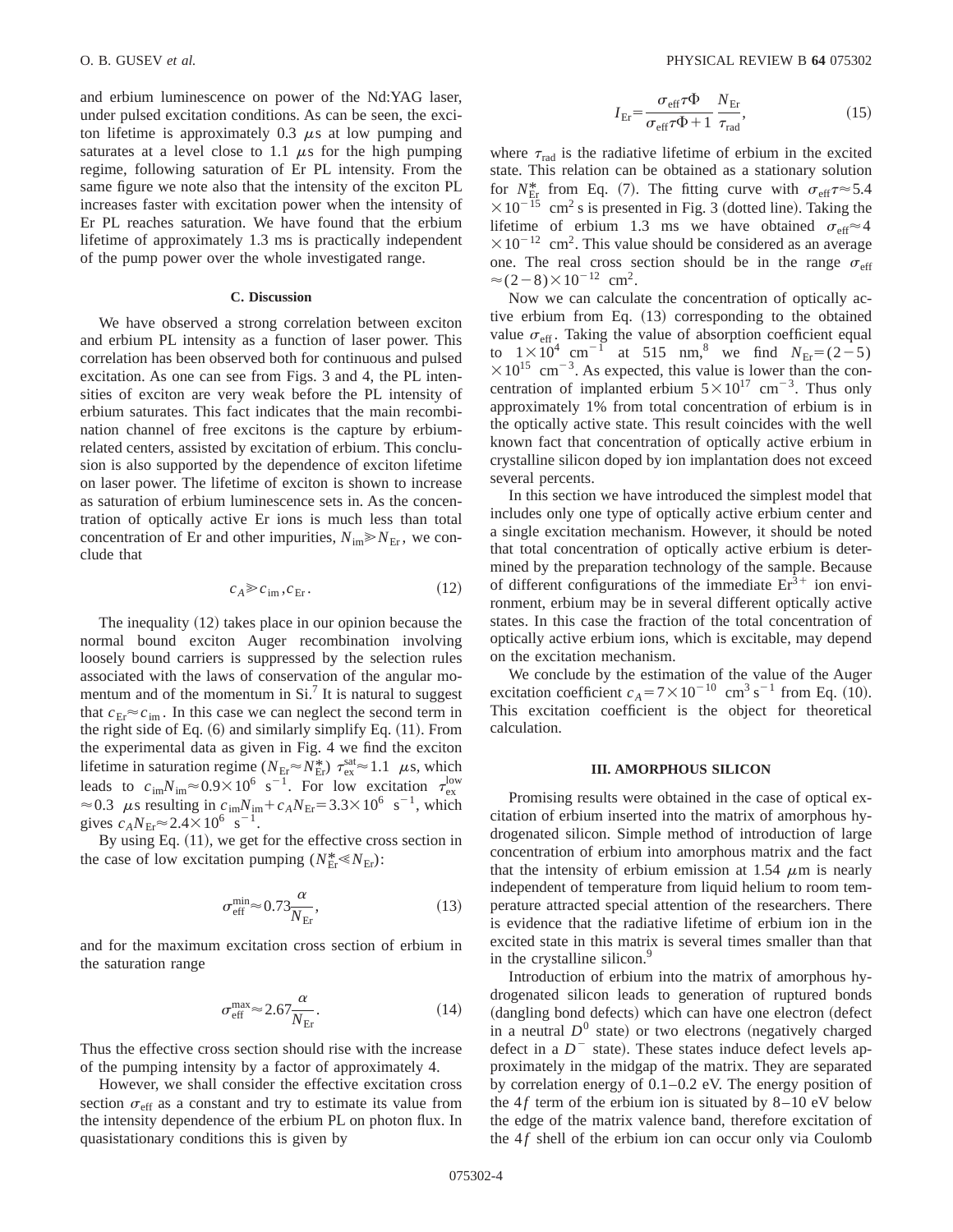

FIG. 5. Model of defect-related Auger mechanism of  $Er^{3+}$  excitation in *a*-Si:H:Er.

interaction with the charge carriers of the matrix (an Auger process).

It is well known<sup>10,11</sup> that doping of crystalline silicon with erbium and oxygen leads to formation of erbium-oxygen complexes which have energy levels with a bonding energy of 0.1–0.25 eV. We assume here that similar doping of amorphous silicon will be also accompanied by an appearance of donor states. This assumption is confirmed by *n*-type of electric conduction of erbium- and oxygen-doped amorphous silicon. The measurements of temperature dependence of electrical conductivity performed for a number of our samples gave the position of the Fermi level by 0.5 eV below the mobility edge of the conduction band. Since concentration of erbium and oxygen in typical samples is  $[Er]$  $\approx 10^{20}$  cm<sup>-3</sup>, while concentration of *D*<sup>-</sup> defects does not exceed  $10^{18} - 10^{19}$  cm<sup>-3</sup>,<sup>12,13</sup> all the *D* defects in erbiumdoped amorphous silicon exist in equilibrium in a  $D^-$  state.

Scheme of defect-related Auger mechanism of  $Er<sup>3+</sup>$  excitation in *a*-Si:H:Er is presented in Fig. 5. In the case of band-to-band excitation geminate radiative recombination of electron-hole pairs is efficient only in the samples with low concentration of defects and at low temperatures (and under high excitation density). Therefore we can expect that in the samples containing large concentration of  $D^-$  defects<sup>13</sup> recombination occurs mainly nonradiatively via *D* defects. This assumption is corroborated by the absence in the spectra of erbium-doped amorphous hydrogenated silicon both bandto-band radiative transitions and defect luminescence. Since concentrations of electrons, holes and  $D<sup>0</sup>$  centers are negligible in equilibrium, while the concentration of *D* centers is practically equal to the total concentration of  $D^-$  defects,  $N_D^- \approx N_D$ , in the first stage of the recombination process holes are captured by  $D^-$  centers transforming them into  $D^0$ defects. This process is described by the rate equation

$$
\frac{dp}{dt} = \alpha \Phi - cpN_{D^{-}}^{a} - cpN_{D^{-}}^{n},\tag{16}
$$

where  $\Phi$  is the photon flux,  $\alpha$  the absorption coefficient of the pumping radiation, *p* is the concentration of free holes, *c* the capture coefficient of holes by  $D^-$  centers,  $N_{D^-}^a$  and  $N_{D^-}^n$ are concentrations of  $D^-$  centers for optically active and optically nonactive erbium ions, respectively.

In the second stage of the recombination process the electrons undergo transitions from the tail states of the conduction band to  $D^0$  centers transforming them in  $D^-$  centers. The concentration of free electrons is controlled by the equation

$$
\frac{dn}{dt} = \alpha \Phi - c_a n N_{D^0}^a - c_n n N_{D^0}^n,\tag{17}
$$

where *n* is the concentration of free electrons,  $c_a$  total capture coefficient of electrons by  $D^0$  centers active in excitation of erbium ions and it is a sum of contributions from two competing processes: capture of an electron with excitation of an erbium ion via an Auger process and multiphonon nonradiative capture:  $c_a = c_A + c_{\text{imp}}$ .<sup>13,14</sup> Coefficient  $c_n$  is the capture coefficient of  $D^0$  centers which do not participate in excitation of erbium ions (nonactive).

It should be noted that in our case  $D<sup>0</sup>$  centers are formed only due to capture of holes by  $D<sup>-</sup>$  centers under optical pumping. Their concentration can be found from the equations

$$
\frac{dN_{D^0}^a}{dt} = c p N_{D^-}^a - c_a n N_{D^0}^a,
$$
\n(18)

$$
\frac{dN_{D^0}^n}{dt} = c\rho N_{D^-}^n - c_n n N_{D^0}^n. \tag{19}
$$

In the stationary state we have from Eqs.  $(18)$  and  $(19)$ 

$$
c_n N_{D^0}^n = c_a N_{D^0}^a \frac{N_{D^-}^n}{N_{D^-}^a}.
$$
 (20)

The rate equations system should be supplemented by the neutrality condition:

$$
n = p + N_D^0. \tag{21}
$$

Excitation of erbium ions in the amorphous silicon matrix is produced by the Auger process whose probability is proportional to the product of concentration of free electrons and concentration of  $D^0$  centers. Thus, the concentration of excited erbium ions is determined by the rate equation

$$
\frac{dN_{\rm Er}^*}{dt} = c_A n N_{D0}^a \left( 1 - \frac{N_{\rm Er}^*}{N_{\rm Er}} \right) - \frac{N_{\rm Er}^*}{\tau}.
$$
 (22)

When analyzing the system  $(16)–(20)$ , we can use again the possibility to separate the physical system consisting of matrix and erbium ions into two subsystems: a fast one (the matrix) with relaxation time of all the electronic processes (recombination, capture of free charge carriers by *D* centers) not exceeding tens of microseconds, and a slow one (erbium ions) in which the characteristic lifetime (the lifetime of erbium ions in the excited state) equals one millisecond by the order of magnitude. Therefore, when we consider the evolution of the system under the pumping mechanism switched on, we can treat the subsystem of free carriers and defects as being in a stationary state. In this case using Eq.  $(20)$  we can get from Eq.  $(17)$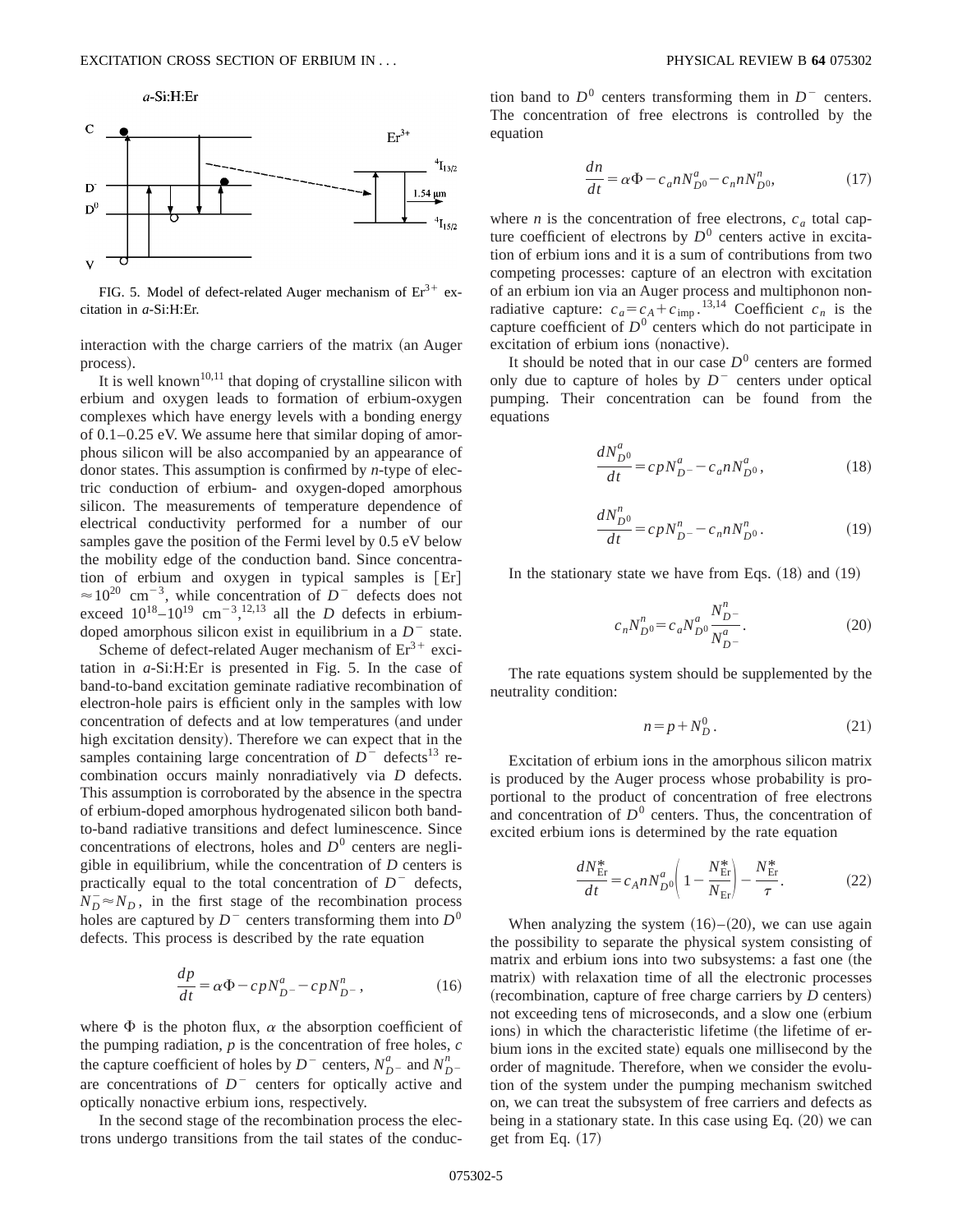

FIG. 6. Photoluminescence spectrum of Er-doped *a*-Si:H.

$$
nN_{D^0}^a = \frac{\alpha \Phi}{c_a \left(1 + \frac{N_{D^-}^n}{N_{D^-}^a}\right)}.
$$
\n(23)

Then Eq.  $(22)$  can be represented in the form

$$
\frac{dN_{\rm Er}^*}{dt} = \sigma_{\rm eff} \Phi (N_{\rm Er} - N_{\rm Er}^*) - \frac{N_{\rm Er}^*}{\tau},\tag{24}
$$

where

$$
\sigma_{\rm eff} = \frac{\alpha}{N_{\rm Er}} \frac{c_A N_{D}^a}{c_a (N_{D}^a + N_{D}^n)}.
$$
\n(25)

It should be noted that the ratio  $N_{D}^{n}$  / $N_{D}^{a}$  does not depend on the pumping rate in the conditions of our work since the concentration of *D* centers practically does not change for small illumination density: the concentration of arising  $D<sup>0</sup>$  centers makes only a small fraction of total concentration of *D* defects.



FIG. 7. Dependence of the reciprocal rise time  $1/\tau_{on}$  of erbium luminescence intensity in amorphous silicon on the pumping photon flux.



FIG. 8. Intensity of Er luminescence in Er-doped amorphous silicon as a function of pumping power.

In Eqs.  $(22)$ ,  $(24)$ , and  $(25)$  the notation  $N_{\text{Er}}$  refers actually not to the total concentration of erbium ions but only to that of optically active ions, which is considerably lower.

From Eq.  $(23)$  it follows that in the case of optical pumping of erbium in the amorphous silicon matrix the maximum possible cross section of erbium excitation is

$$
\sigma_{\rm eff}^{\rm max} = \frac{\alpha}{N_{\rm Er}}.\tag{26}
$$

This result follows from the same reason as in the case of crystalline matrix: the band-to-band absorption coefficient of the semiconductor matrix of amorphous silicon for the pumping radiation is independent of the concentration of erbium ions.

We have measured the effective excitation cross section of erbium for the sample of amorphous hydrogenated silicon doped by erbium  $(a-Si:H:Er)$ . The sample  $a-Si:H:Er$  was grown by magnetron sputtering of metal erbium onto the silicon substrate in the atmosphere of silane, argon, and oxygen. The concentrations of erbium and oxygen in the obtained film measured by SIMS method were 3.5  $\times 10^{19}$  cm<sup>-3</sup> and  $2\times 10^{20}$  cm<sup>-3</sup>, respectively. It should be noted that the presence of oxygen increases the intensity of erbium PL.

Photoluminescence spectra were measured using a light emitting diode (LED) with maximum radiation at 0.64  $\mu$ m as excitation source. The emitted light was passed through a monochromator and detected by cooled Ge detector using lock-in techniques. Photoluminescence raise traces of erbium PL were recorded using a digitizing oscilloscope in combination with the Ge detector. The system response time was 5  $\mu$ s. All measurements were done at 100 K. Figure 6 shows a PL spectrum of  $a$ -Si:H:Er film in the  $1-1.7 \mu$ m range. A luminescence peak at the wavelength of 1.54  $\mu$ m corresponds to the radiative transition from the first excited state  $^{4}I_{13/2}$  to the ground state  $^{4}I_{15/2}$  of  $Er^{3+}$ . A weak maximum around 1.3  $\mu$ m (defect luminescence) is due to the transition of electrons from conduction band to  $D^0$  defect level.